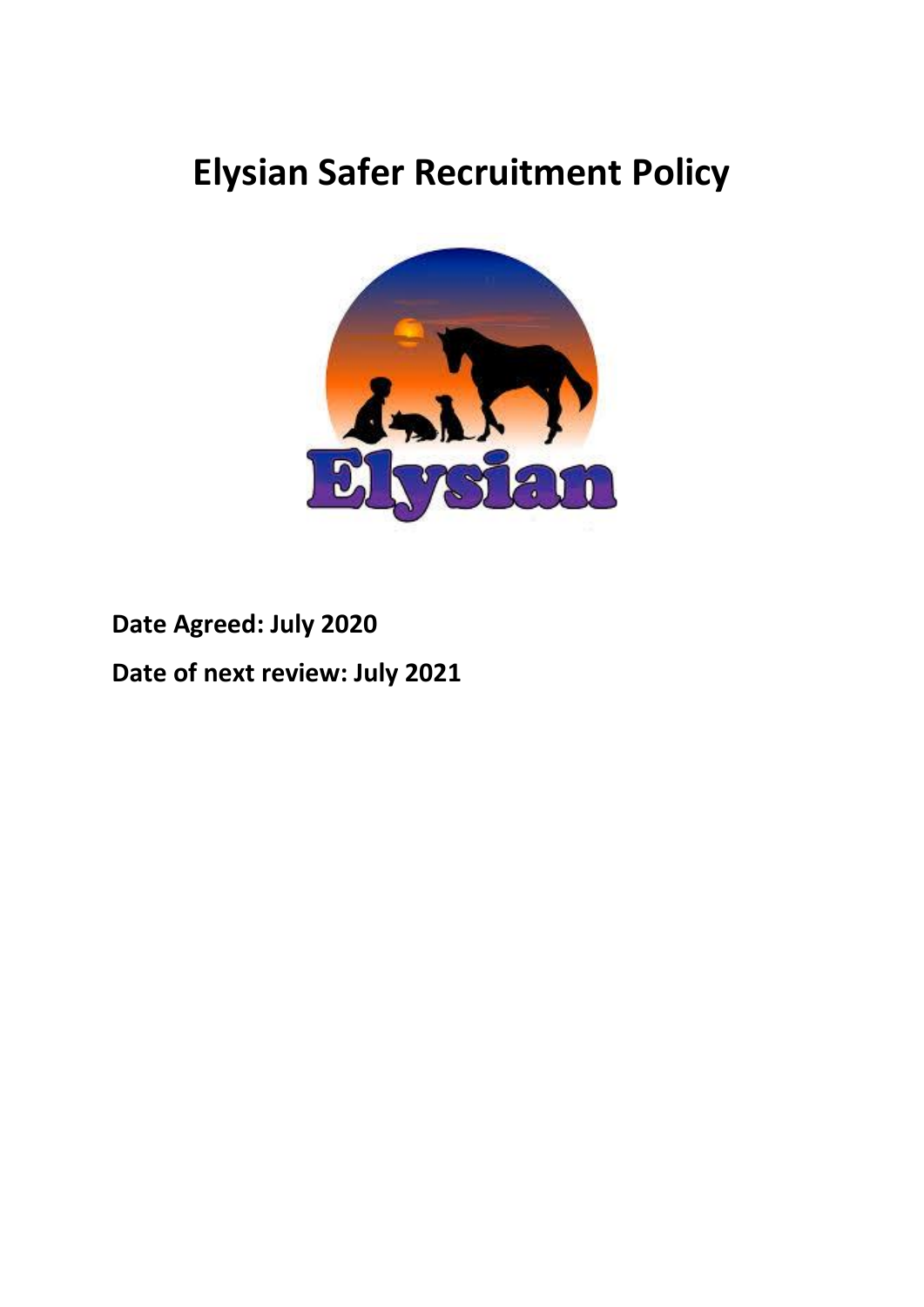# **For the purposes of this policy, where the term Elysian is used, it refers to Elysian Animal Assisted Therapy & Learning CIC including Elysian School and Elysian Animal Assisted Therapy and Learning.**

# **INTRODUCTION**

The safe recruitment of staff in schools is the first step to safeguarding and promoting the welfare of children in education. Elysian is committed to safeguarding and promoting the welfare of all pupils in its care. As an employer, Elysian expects all staff and volunteers to share this commitment.

#### **AIMS AND OBJECTIVES**

The aim of the Safer Recruitment Policy is to help deter, reject or identify people who might abuse pupils or are otherwise unsuited to working with them by having appropriate procedures for appointing staff.

The aims of Elysian's recruitment policy are as follows:

- To ensure that the best possible staff are recruited on the basis of their merits, abilities and suitability for the position.
- To ensure that all job applicants are considered equally and consistently.
- To ensure that no job applicant is treated unfairly on any grounds of any protected characteristics.
- To ensure compliance with all relevant legislation, recommendations and guidance.
- To ensure that Elysian meets its commitment to safeguarding and promoting the welfare of children and young people by carrying out all necessary pre-employment checks.

Employees involved in the recruitment and selection of staff are responsible for familiarising themselves with and complying with the provisions of this policy.

Elysian has a principle of open competition in its approach to recruitment and will seek to recruit the best applicant for the job. The recruitment and selection process should ensure the identification of the person best suited to the job based on the applicant's abilities, qualification, experience and merit as measured against the job description and person specification.

The recruitment and selection of staff will be conducted in a professional, timely and responsive manner and in compliance with current employment legislation, and relevant safeguarding legislation and statutory guidance.

If a member of staff involved in the recruitment process has a close personal or familial relationship with an applicant they must declare it as soon as they are aware of the individual's application and avoid any involvement in the recruitment and selection decision-making process.

Elysian aims to operate this procedure consistently and thoroughly while obtaining, collating, analysing and evaluating information from and about applicants applying for job vacancies.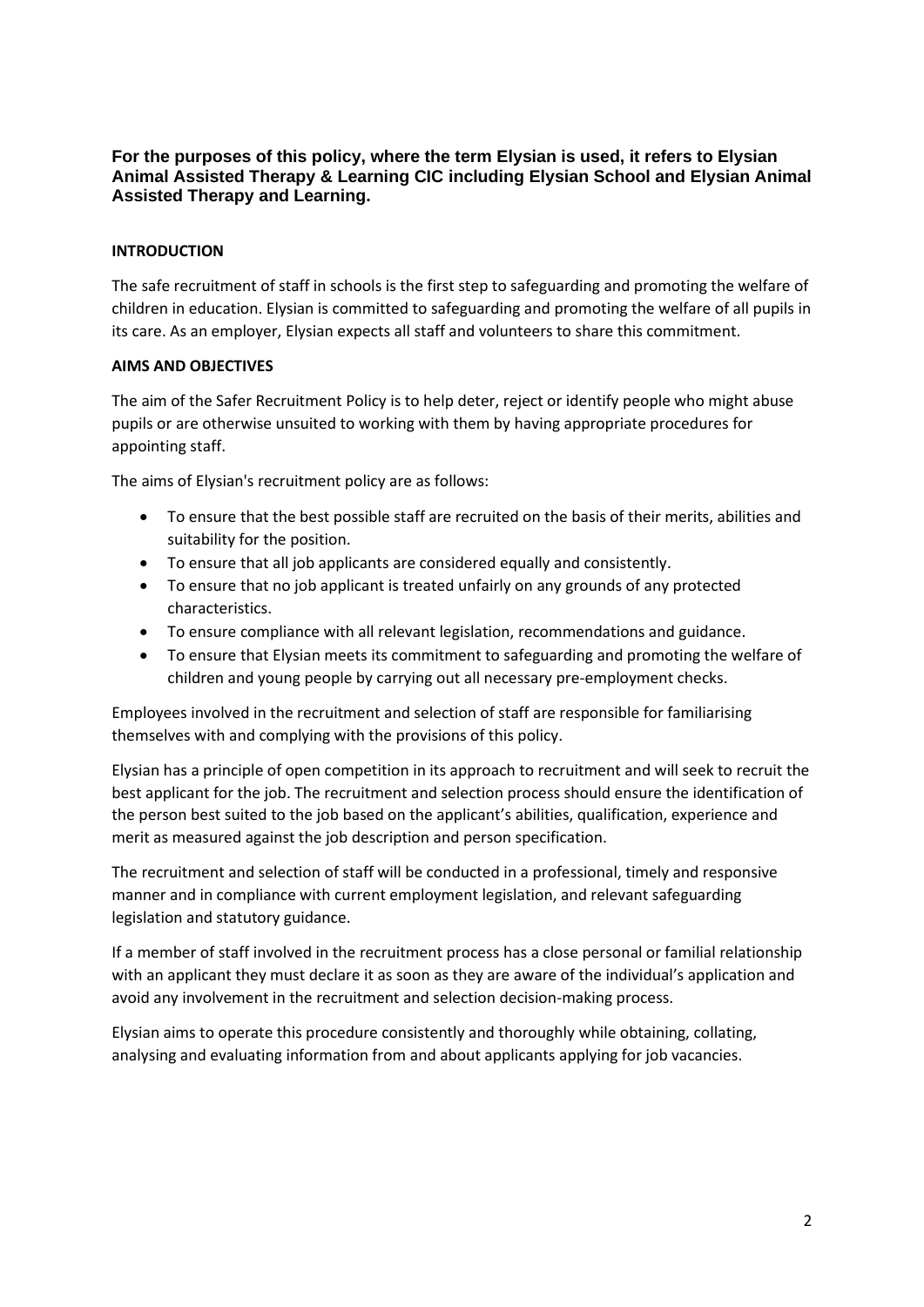#### **ROLES AND RESPONSIBILTIES**

It is the responsibility of the Management Committee to:

- Ensure Elysian has effective policies and procedures in place for recruitment of all staff and volunteers in accordance with DfE guidance and legal requirements.
- Monitor Elysian's compliance with them.

It is the responsibility of the Executive Director to:

- Ensure that Elysian operates safe recruitment procedures and makes sure all appropriate checks are carried out on all staff and volunteers.
- To monitor contractors' and agencies' compliance with this document.
- Promote welfare of children and young people at every stage of the procedure.

#### Definition of Regulated Activity and Frequency

Any position undertaken at, or on behalf of the Elysian will amount to "regulated activity" if it is carried out:

- frequently, meaning once a week or more; or
- satisfies the "period condition", meaning four times or more in a 30-day period; and
- provides the opportunity for contact with children and young people.

Roles which are carried out on an unpaid/voluntary basis will only amount to regulated activity if, in addition to the above, they are carried out on an unsupervised basis.

Elysian is not permitted to check the Children's Barred List unless an individual will be engaging in "regulated activity". Elysian is required to carry out an enhanced DBS check for all staff, supply staff and governors who will be engaging in regulated activity. However, Elysian can also carry out an enhanced DBS check on a person who would be carrying out regulated activity but for the fact that they do not carry out their duties frequently enough i.e. roles which would amount to regulated activity if carried out more frequently.

#### **RECRUITMENT AND SELECTION PROCEDURE**

#### **Advertising**

To ensure equality of opportunity, Elysian will advertise all vacant posts to encourage as wide a field of applicant as possible, normally this entails an external advertisement.

Any advertisement will make clear Elysian's commitment to safeguarding and promoting the welfare of children.

All documentation relating to applicants will be treated confidentially in accordance with GDPR Legislation.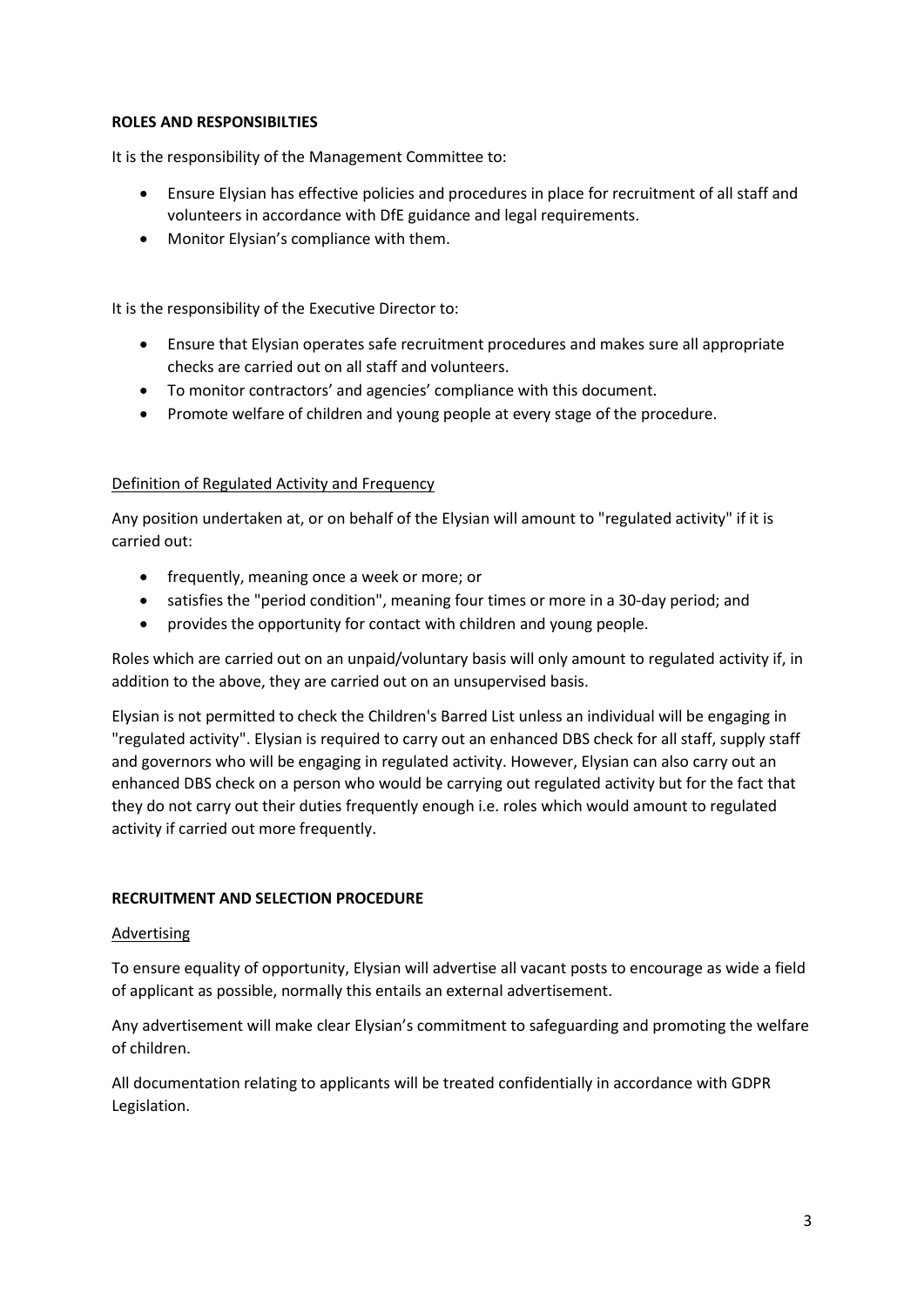#### Application Forms

Elysian uses a recruitment process through Indeed. All applicants for employment will be required to complete an application form containing questions about their academic and full employment history and their suitability for the role (in addition all applicants are required to account for any gaps or discrepancies in employment history). Applicants submitting an incomplete application form may not be shortlisted.

The application form will include the applicant's declaration regarding convictions and working with children and will make it clear that the post is exempt from the provisions of the Rehabilitation of Offenders Act.

It is unlawful for Elysian to employ anyone who is barred from working with children. It is a criminal offence for any person who is barred from working with children to apply for a position at Elysian. All applicants will be made aware that providing false information is an offence and could result in the application being rejected, or summary dismissal if the applicant has been selected, and referral to the police and/or the DBS.

#### Job Descriptions and Person Specifications

A job description is a key document in the recruitment process and must be finalised prior to taking any other steps in the process. It will clearly and accurately set out the duties and responsibilities of the job role.

The person specification is of equal importance and informs the selection decision. It details the skills, experience, abilities and expertise that are required to do the job. The person specification will include a specific reference to suitability to work with children in a boarding environment.

#### References

References for successful candidates will always be taken up under all circumstances. All offers of employment will be subject to the receipt of a minimum of two references which are considered satisfactory by Elysian. One of the references must be from the applicant's current or most recent employer. If the current/most recent employment does/did not involve work with children, then the second reference should be from the employer with whom the applicant most recently worked with children. The referee should not be a relative. References will always be sought and obtained directly from the referee and their purpose is to provide objective and factual information to support appointment decisions.

All referees will be asked whether they believe the applicant is suitable for the job for which they have applied and whether they have any reason to believe that the applicant is unsuitable to work with children. Referees will also be asked to confirm that the applicant has not been radicalised, so that they do not support terrorism or any form of "extremism".

Please note that no questions will be asked about health or medical fitness prior to any offer of employment being made.

Any discrepancies or anomalies will be followed up. Direct contact by phone will be undertaken with each referee to verify the reference.

Elysian does not accept open references, testimonials or references from relatives.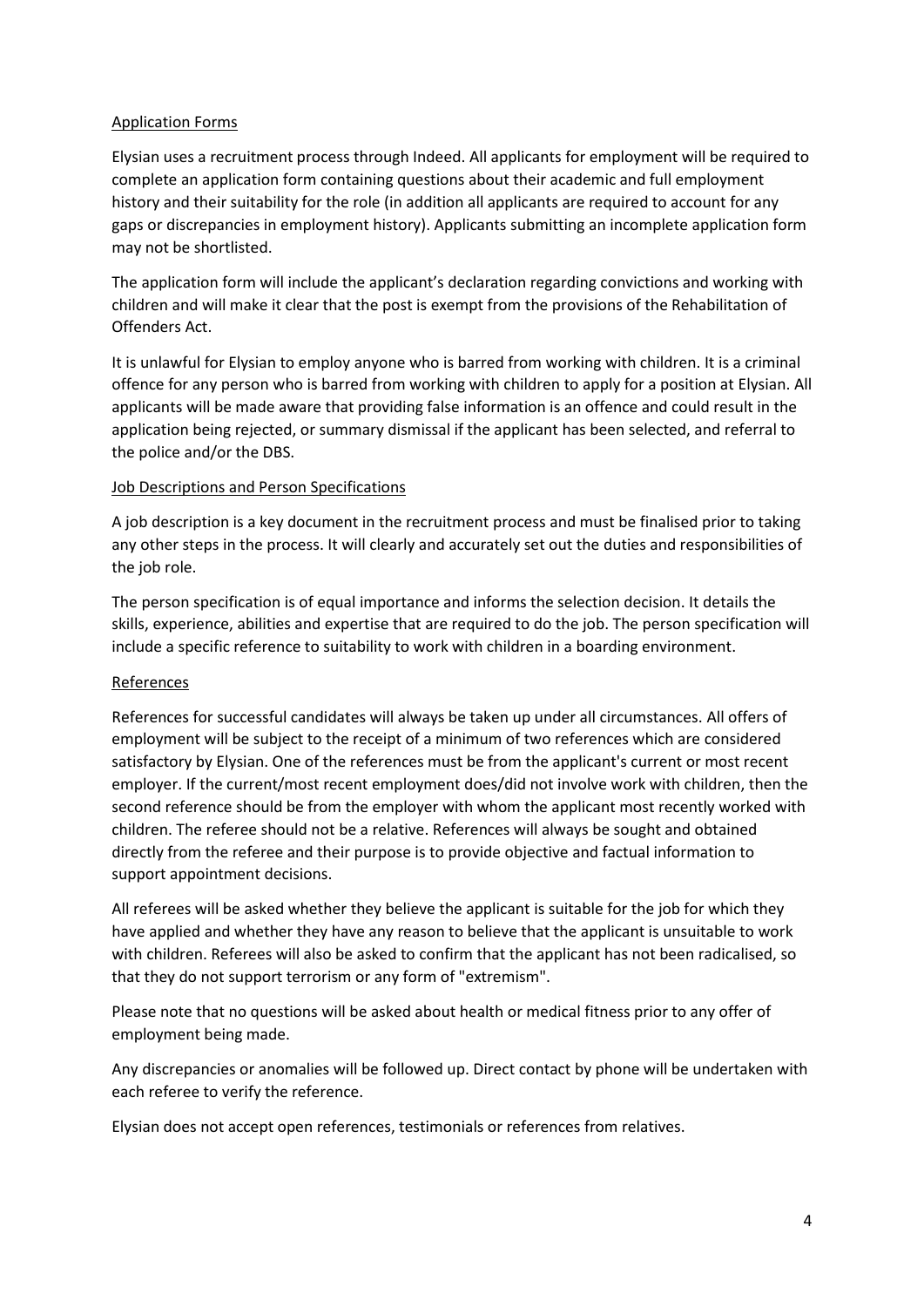#### Interviews

There will be a face-to-face interview wherever possible, and a minimum of two interviewers will see the applicants for the vacant position. It is Elysian's intention that young people will take part in the panel although this may not always be possible or practical. The interview process will explore the applicant's ability to carry out the job description and meet the person specification. It will enable the panel to explore any anomalies or gaps which have been identified in order to satisfy themselves that the chosen applicant can meet the safeguarding criteria.

Any information regarding past disciplinary action or allegations, cautions or convictions will be discussed and considered in the circumstance of the individual case during the interview process, if it has been disclosed on the application form.

At least one member of any interviewing panel will have undertaken safer recruitment training or refresher training as applicable.

All applicants who are invited to an interview will be required to bring evidence of their identity, address and qualifications. Original documents will only be accepted and photocopies will be taken. Unsuccessful applicant documents will be destroyed 6 months after the recruitment programme.

# **OFFER OF APPOINTMENT AND NEW EMPLOYEE PROCESS**

In accordance with the recommendations set out in KCSIE and the requirements of the Education (Independent School Standards) Regulations Elysian carries out a number of pre-employment checks in respect of all prospective employees.

If it is decided to make an offer of employment following the formal interview, any such offer will be conditional on the following:

- The agreement of a mutually acceptable start date and the signing of a contract incorporating Elysian's standard terms and conditions of employment.
- Verification of the applicant's identity (if not previously been verified).
- The receipt of two references (one of which must be from the applicant's most recent employer) which Elysian considers to be satisfactory.
- A satisfactory disclosure from the DBS

For positions which involve regulated activity, the following conditions will also apply:

- Elysian being satisfied that the applicant is not, and has never been, the subject of a sanction, restriction or prohibition issued by the Teaching Regulation Agency or any predecessor or successor body, or by a regulator of the teaching profession in any other European Economic Area country which prevents the applicant working at Elysian or which, in Elysian's opinion, renders the applicant unsuitable to work at Elysian.
- Elysian being satisfied that the applicant is not, and has never been, the subject of any proceedings before a professional conduct panel or equivalent body in the UK or any other country for any reason which prevents the applicant working at Elysian or which, renders the applicant unsuitable to work at Elysian.
- Confirmation that the applicant is not named on the Children's Barred List.
- Confirmation that the applicant is not subject to a direction under section 142 of the Education Act 2002 which prohibits, disqualifies or restricts them from providing education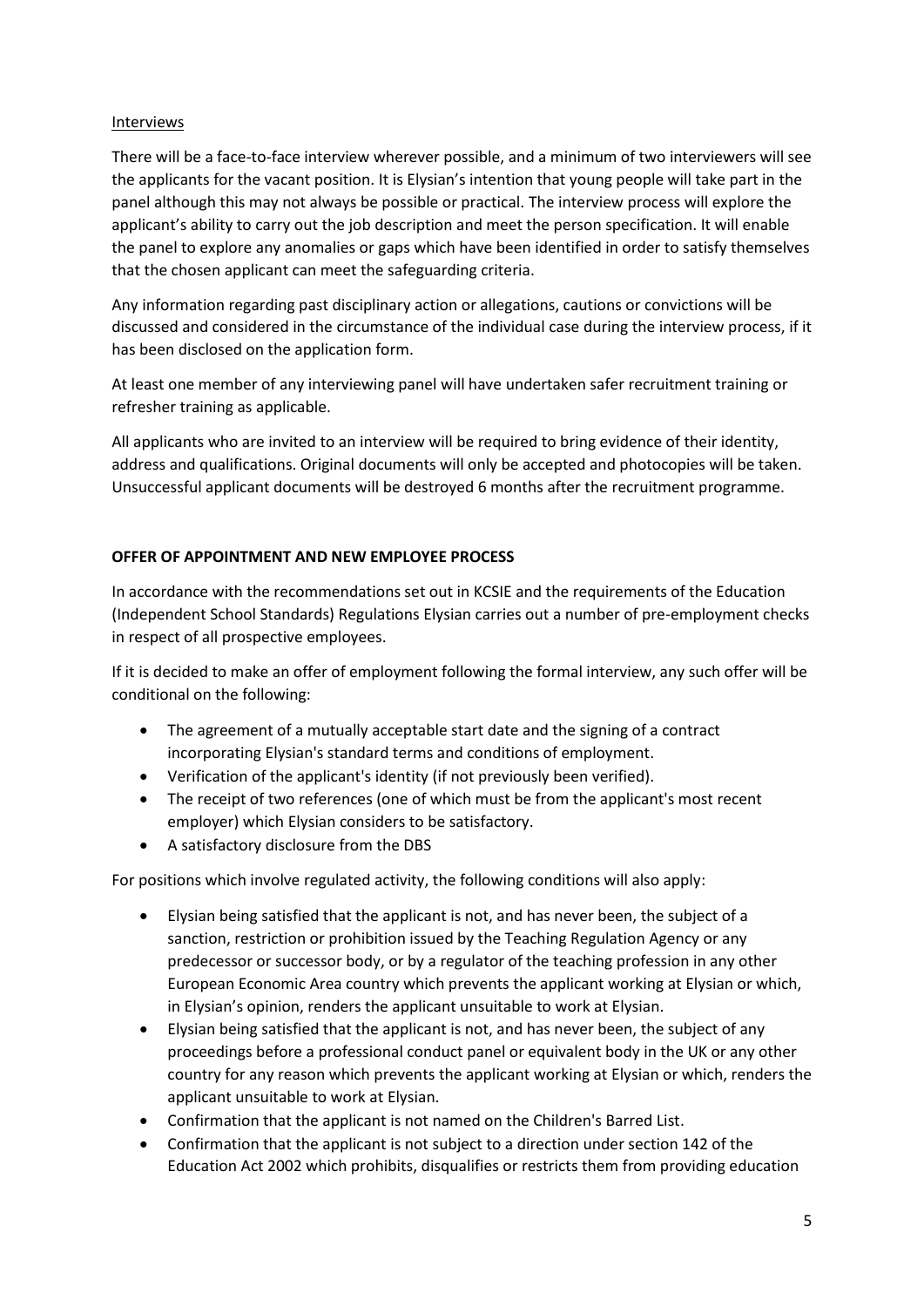at a school, taking part in the management of an independent school or working in a position which involves regular contact with children;

- Where relevant, confirmation that the applicant is not subject to a direction under section 128 of the Education and Skills Act 2008 which prohibits, disqualifies or restricts them from being involved in the management of an independent school.
- Verification of the applicant's medical fitness for the role.
- Verification of the applicant's right to work in the UK.
- Any further checks which are necessary as a result of the applicant having lived or worked outside of the UK.
- Verification of professional qualifications which Elysian deems a requirement for the post, or which the applicant otherwise cites in support of their application (where not previously verified).

Whether a position amounts to "regulated activity" must therefore be considered by Elysian in order to decide which checks are appropriate. It is however likely that in nearly all cases Elysian will be able to carry out an enhanced DBS check and a Children's Barred List check.

A personal file checklist will be used to track and audit paperwork obtained in accordance with Safer Recruitment Training. The checklist will be retained on personal files.

# The Rehabilitation of Offenders Act 1974

The Rehabilitation of Offenders Act 1974 does not apply to positions which involve working with or having access to pupils. Therefore, any convictions and cautions that would normally be considered 'SPENT' must be declared when applying for any position at Elysian.

### DBS (Disclosure and Barring Service) Check

Elysian applies for an enhanced disclosure from the DBS and a check of the Children's Barred List in respect of all positions at Elysian which amount to "regulated activity". The purpose of carrying out an Enhanced Check for Regulated Activity is to identify whether an applicant is barred from working with children by inclusion on the Children's Barred List and to obtain other relevant suitability information.

It is Elysian's policy that the DBS disclosure must be obtained before the commencement of employment of any new employee.

It is Elysian's policy to re-check employees' DBS Certificates every three years and in addition any employee who takes leave for more than three months (i.e. maternity leave, career break etc) must be re-checked before they return back to work.

Members of staff at Elysian are aware of their obligation to inform the Executive Director of any cautions or convictions that arise between these checks taking place.

DBS checks will still be requested for applicants with recent periods of overseas residence and those with little or no previous UK residence.

#### Portability of DBS Certificates Checks

Staff may wish to join the DBS Update Service if they are likely to require another check in the future. Applicants may sign up to the Service for a fee of £13 per annum for an application concerning paid employment or free for a volunteer, which is payable by the applicant.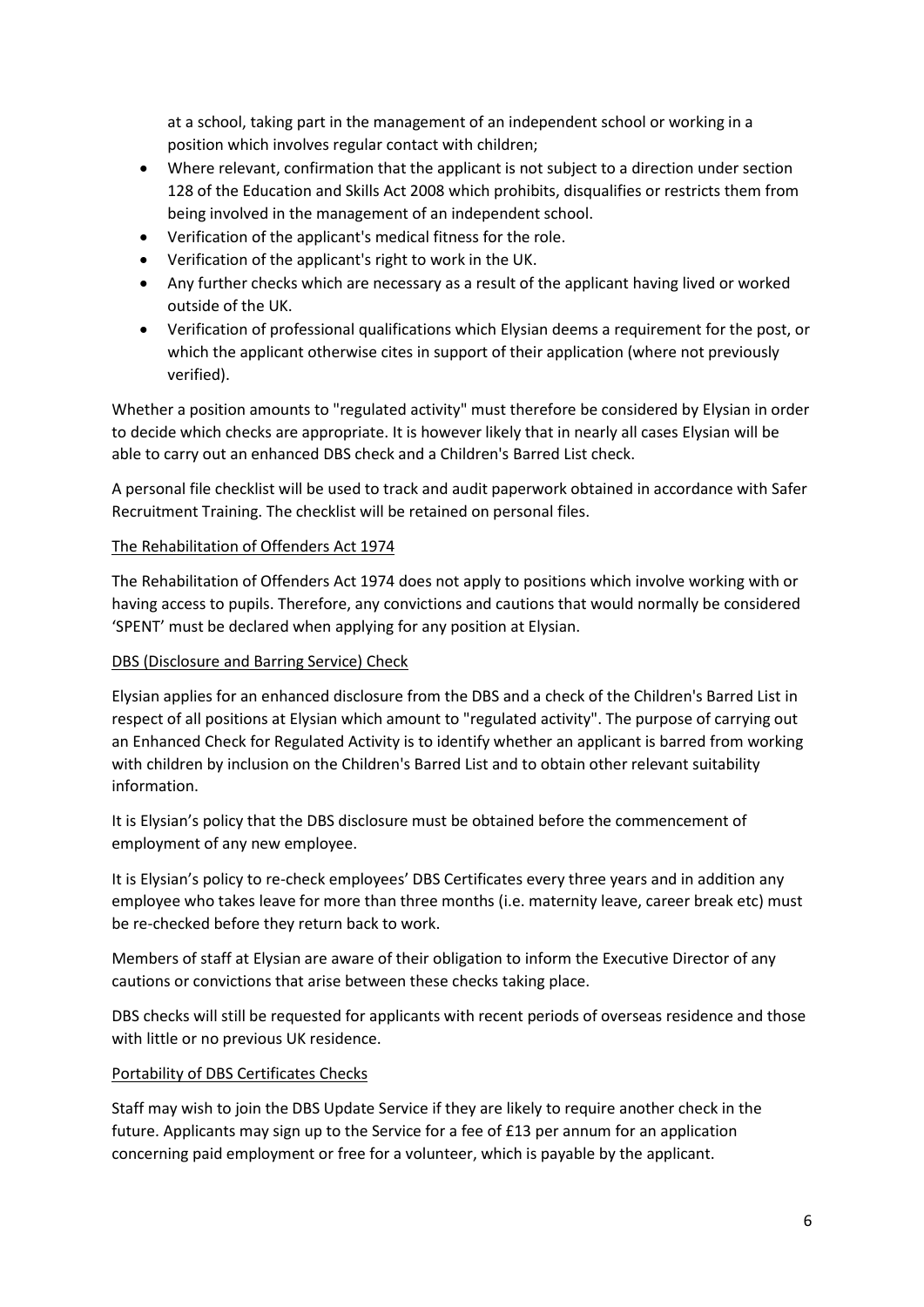This allows for portability of a Certificate across employers.

Elysian will:

- Obtain consent from the applicant to carry out an update search.
- Confirm the Certificate matches the individual's identity.
- Examine the original certificate to ensure that it is for the appropriate workforce and level of check, i.e. enhanced certificate/enhanced including barred list information.

The Update check would identify and advise whether there has been any change to the information recorded, since the initial Certificate was issued. Applicants will be able to see a full list of those organisations that have carried out a status check on their account.

# DBS Certificate

The DBS no longer issue Disclosure Certificates to employers; therefore employees/applicants should bring their original Certificate to Executive Director (for employees within 7 days of issue or applicants before they commence work or any project involving regulated activity).

# Dealing with convictions

Elysian operates a formal procedure if a DBS Certificate is returned with details of convictions. Consideration will be given to the Rehabilitation of Offenders Act 1974 and also:

- The nature, seriousness and relevance of the offence
- How long ago the offence occurred
- One-off or history of offences
- Changes in circumstances
- Decriminalisation and remorse

A formal meeting will take place face-to-face to establish the facts with two members of Senior Leadership. A decision will be made following this meeting. In the event that relevant information (whether in relation to previous convictions or otherwise) is volunteered by an applicant during the recruitment process or obtained through a disclosure check, the Senior Leadership Team will evaluate all of the risk factors above before a position is offered or confirmed.

If an applicant wishes to dispute any information contained in a disclosure, they may do so by contacting the DBS. In cases where the applicant would otherwise be offered a position were it not for the disputed information, Elysian may, where practicable and at its discretion, defer a final decision about the appointment until the applicant has had a reasonable opportunity to challenge the disclosure information.

# Secretary of State Prohibition Orders (Teaching & Management roles)

In all cases where an applicant is to undertake a teaching role of any kind, a Prohibition Order check will be made. It is anticipated that this will be performed at offer stage. A person who is prohibited from teaching must not be appointed to work as a teacher in such a setting.

Prohibition orders are made by the Secretary of State following consideration by a professional conduct panel convened by the Teaching Regulation Agency. Pending such consideration, the Secretary of State may issue an interim prohibition order if it is considered to be in the public interest to do so.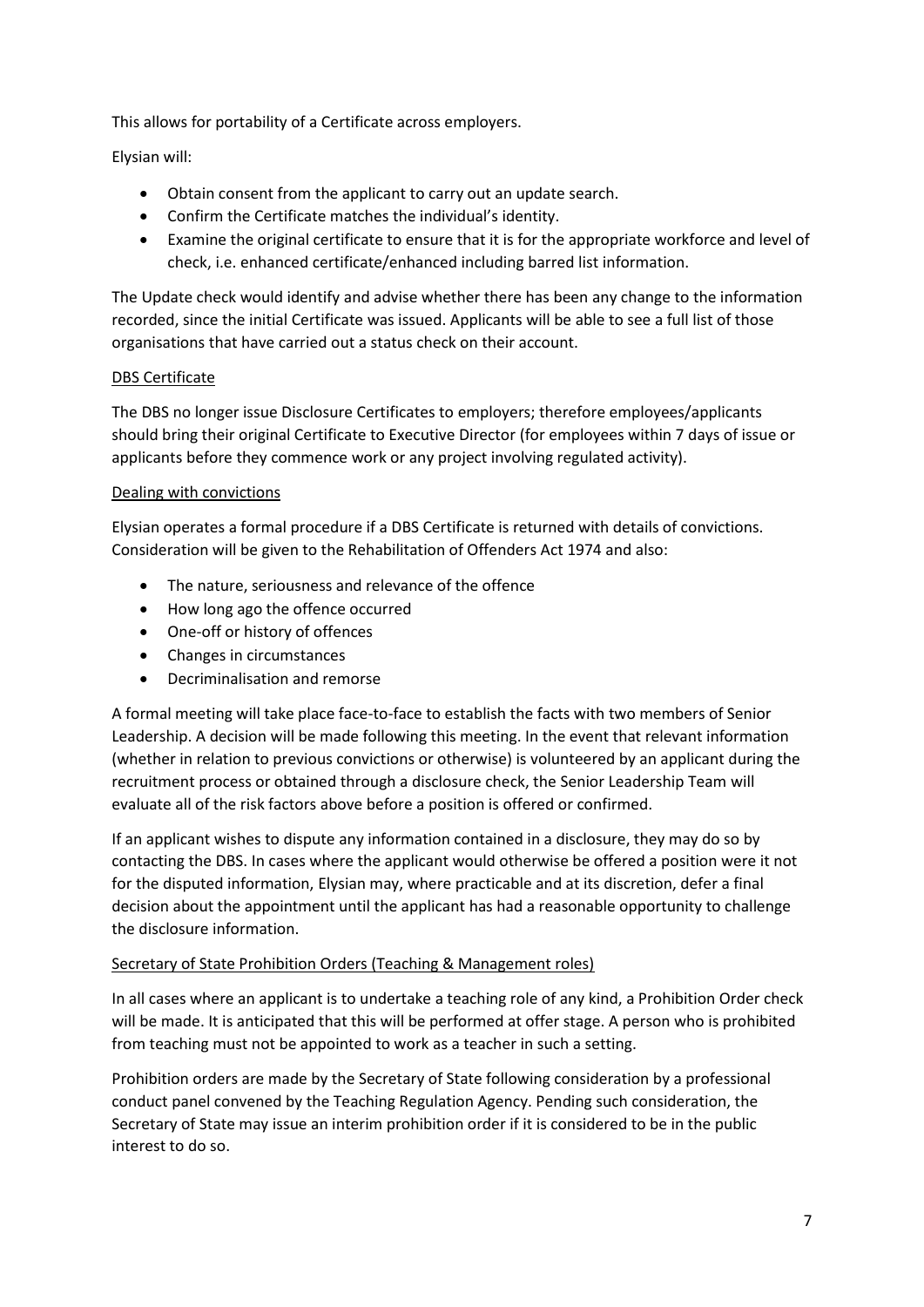A section 128 direction 39 prohibits or restricts a person from taking part in the management of an independent school. A person who is prohibited is unable to participate in any management of an independent school, a governor on any governing body in an independent school, or a management position that retains or has been delegated any management responsibilities. A check for a section 128 direction will be carried out. Where the person will be engaging in regulated activity, a DBS barred list check will also identify any section 128 direction.

### Proof of identity, Right to Work in the UK & Verification of Qualifications and/or professional status

All applicants invited to attend an interview will be required to bring their identification documentation such as passport, birth certificate, driving licence etc. with them as proof of identity/eligibility to work in UK in accordance with the Immigration, Asylum and Nationality Act 2006 and DBS identity checking guidelines. Elysian does not discriminate on the grounds of age.

Where an applicant claims to have changed their name by deed poll or any other means (e.g. marriage, adoption, statutory declaration) they will be required to provide documentary evidence of the change.

In addition, applicants must be able to demonstrate that they have actually obtained any academic or vocational qualification required for the position and claimed in their application form.

#### Medical Fitness

Elysian is legally required to verify the medical fitness of anyone to be appointed to a post, after an offer of employment has been made but before the appointment can be confirmed.

All applicants are requested to complete a medical questionnaire and where appropriate a doctor's medical report may be required. This information will be reviewed against the Job Description and the Person Specification for the particular role, together with details of any other physical or mental requirements of the role.

Elysian is aware of its duties under the Equality Act 2010. No job offer will be withdrawn without first consulting with the applicant, obtaining medical evidence and considering reasonable adjustments.

# Overseas checks

Elysian, in accordance with the UK Visas and Immigration (UKVI) may, if applicable, sponsor new foreign nationals (see Certificate of Sponsorship section).

In addition, applicants who have lived/travelled abroad for more than 3 months will need to obtain a criminal records check from the relevant country. The applicant will not be permitted to commence work until the overseas information has been received and is considered satisfactory.

#### Certificates of Sponsorship (CoS)

If an appointed applicant is a national of a non-EEA country, a CoS may be required. Before any offer of employment is made, the Interviewing Managers should consult with the Executive Director to establish whether a Sponsorship Certificate is possible.

Criteria for issuing a CoS are:

• The job is in a "designated shortage" occupation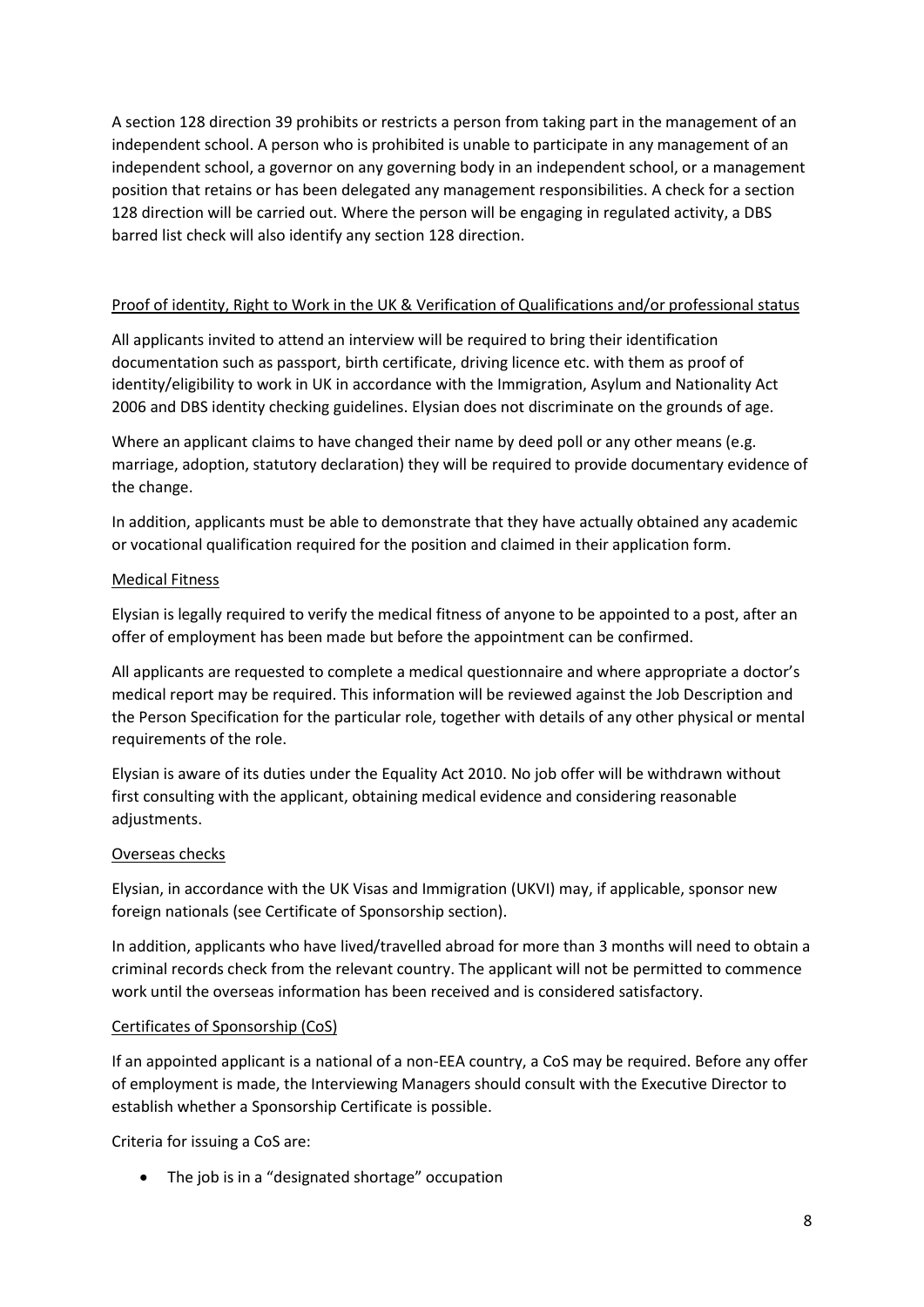- It passes the Resident Labour Market Test (RLMT)
- The job is at a sufficient level
- Minimum salary levels as stated by the UKVI are met

The process can take up to three months and staff cannot, under any circumstances, be employed until permission is given.

# Induction Programme

All new employees will be given an induction programme which will clearly identify Elysian policies and procedures, specifically the Safeguarding Policy including the Code of Conduct and KCSIE, and make clear the expectations which will govern how staff carry out their roles and responsibilities.

# **ONGOING EMPLOYMENT**

# Single Centralised Register of Members of Staff

In addition to the various staff records kept at Elysian and on individual personnel files, a single centralised record of recruitment and vetting checks is kept in accordance with the Education (Independent School Standards) Regulations requirements. This is kept up-to-date and retained by the Administrator.

The Single Centralised Register will contain details of the following:

- All employees who are employed to work at Elysian
- All employees who are employed as supply staff to Elysian whether employed directly or through an agency
- All others who have been chosen by Elysian to work in regular contact with children. This will cover volunteers, Management Committee members, peripatetic staff and people brought in to provide additional teaching or instruction for pupils but who are not staff members, e.g. sports coaches etc.

The Head of Education will be responsible for auditing the Single Centralised Register and reporting his/her findings to the Management Committee during the Summer Term meeting.

# Record Retention/Data Protection

Elysian is legally required to undertake the above pre-employment checks. Therefore, if an applicant is successful in their application, Elysian will retain on their personnel file any relevant information provided as part of the application process. This will include copies of documents used to verify identity, right to work in the UK, medical fitness and qualifications. Medical information may be used to help Elysian to discharge its obligations as an employer, e.g. to consider reasonable adjustments if an employee suffers from a disability or to assist with any other workplace issue.

This documentation will be retained for the duration of the successful applicant's employment with Elysian. All information retained on employees is kept centrally in a locked and secure cabinet.

The same policy applies to any suitability information obtained about volunteers involved with Elysian activities.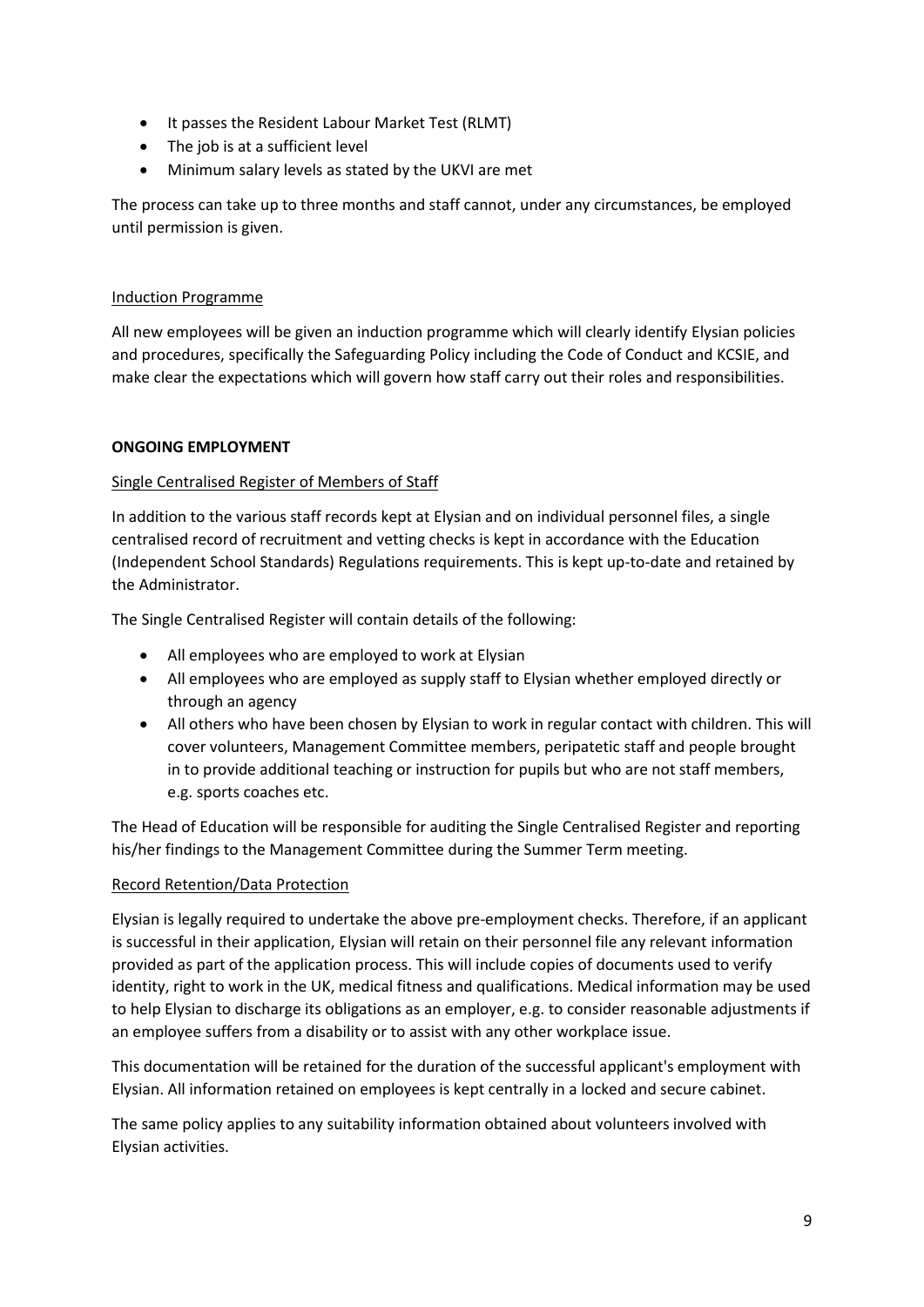Elysian will retain all interview notes on all unsuccessful applicants for a period of 6 months, after which time the notes will be confidentially destroyed. The 6-month retention period is in accordance with the General Data Protection Regulations.

# Ongoing Employment

Elysian recognises that safer recruitment and selection is not just about the start of employment but should be part of a larger policy framework for all staff. Elysian will therefore provide ongoing training and support for all staff, as identified through the Annual Review/appraisal procedure.

# Leaving Employment at Elysian

Despite the best efforts to recruit safely, there will be occasions when allegations of serious misconduct or abuse against children and young people are raised. This policy is primarily concerned with the promotion of safer recruitment and details the pre employment checks that will be undertaken prior to employment being confirmed. Whilst these are pre-employment checks Elysian also has a legal duty to make a referral to the DBS in circumstances where an individual:

- Has applied for a position despite being barred from working with children.
- Has been removed by Elysian from working in regulated activity (whether paid or unpaid), or has resigned prior to being removed, because they have harmed, or pose a risk of harm to, a child.

If the individual referred to the DBS is a teacher, Elysian may also decide to make a referral to the Teaching Regulation Agency.

# Contractors and agency staff

Contractors must complete the same checks for their employees that are required to complete for Elysian staff. Elysian requires confirmation that these checks have been completed before employees of the Contractor can commence work.

Agencies who supply staff to Elysian must also complete the pre-employment checks which Elysian would otherwise complete for its staff. Again, Elysian requires confirmation that these checks have been completed before an individual can commence work.

Visiting Speakers (and Prevent Duty)

The Prevent Duty Guidance requires Elysian to have clear protocols for ensuring that any visiting speakers, whether invited by staff or by pupils, are suitable and appropriately supervised.

Elysian is not permitted to obtain a DBS disclosure or Children's Barred List information on any visiting speaker who does not engage in regulated activity or perform any other regular duties for or on behalf of Elysian.

All visiting speakers will be subject to the usual visitors signing in protocol. This will include signing in and out at Reception, the wearing of a visitor's badge at all times and being escorted by a fully vetted member of staff between appointments.

Elysian will also obtain such formal or informal background information about a visiting speaker as is reasonable in the circumstances to decide whether to invite and/or permit a speaker to attend.